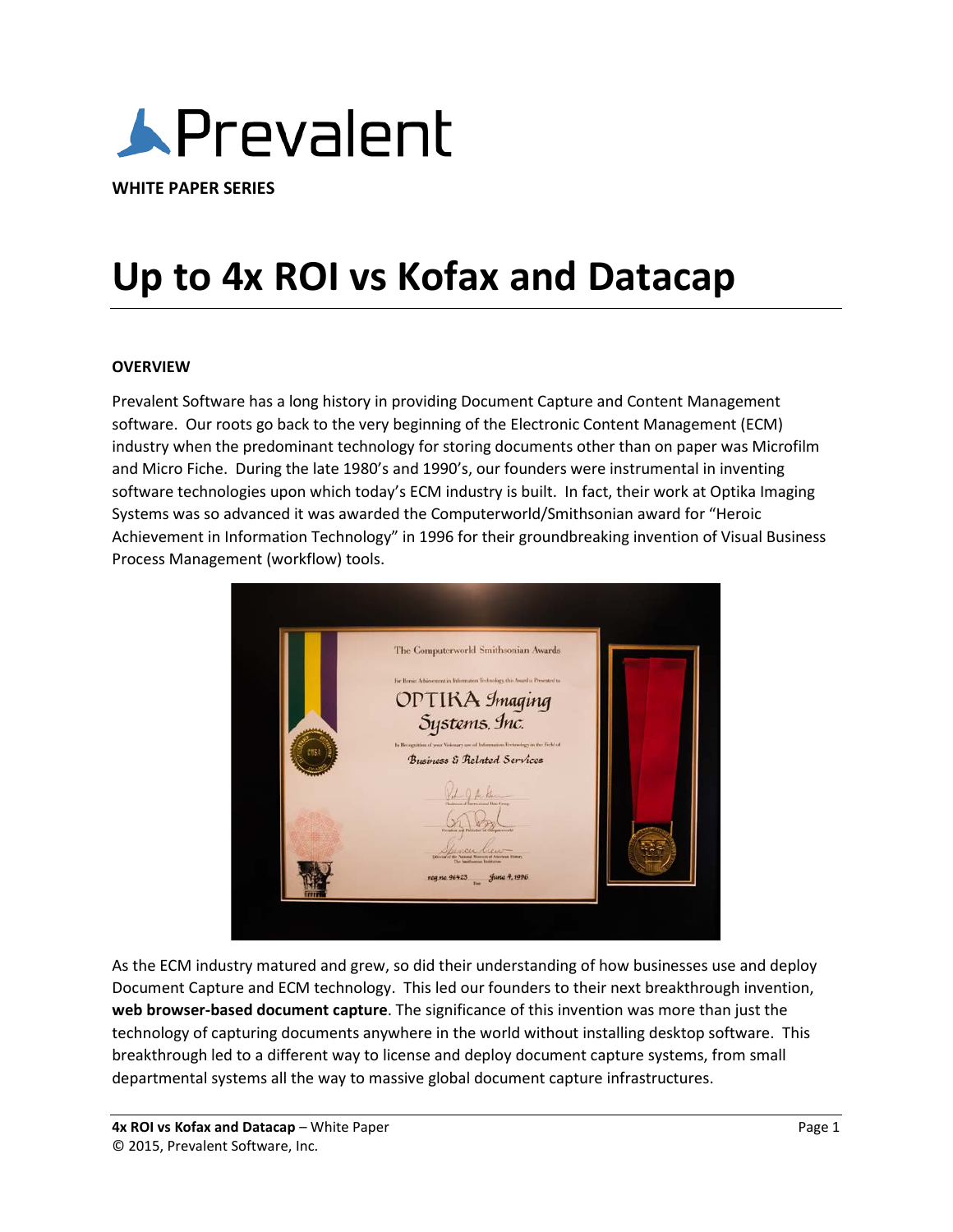## **ROI MULTIPLIER #1: SAVE A LOT OF \$\$ WITH OUR LICENSING APPROACH**

The way software is licensed can play a big role in initial startup costs as well as the cost to maintain the software over time. Traditional desktop software is licensed per machine, or per named user. This is the case with Kofax workstation and scan licenses. A software license that is linked to a physical computer or to a single person is like buying a dishwasher that only one person in the family can *ever* use. Imagine if everyone in the family had to purchase their own dishwasher! Dishwashers are not licensed this way because it provides the least amount of flexibility at the greatest committed cost. A dishwasher can be used by anyone, but only by one person at a time. In the software world this is called *concurrent* licensing.

Prevalent's products have a concurrent license, which allows anyone in the world to use the license, but only 1 at a time per license. This provides the greatest amount of flexibility for the lowest committed cost.

### **EXAMPLE**

Let's say you have 20 workers in your organization that all have the need to capture documents during the course of their daily work, but each only needs to spend 2 hours a day using the capture software. A per workstation license model (Kofax) would require one workstation license to be purchased for each computer/person who is using the software. A concurrent license model (Prevalent, Datacap) can be used by anyone in the world, on any computer in the world, limited only by the number of users using the software at any given point in time. In order to provide adequate licensing to do this, licenses would need to be purchased as follows:

| Vendor    | License                 | Licenses Needed                     | <b>Estimated Cost*</b> |
|-----------|-------------------------|-------------------------------------|------------------------|
| Kofax     | Workstation, Page Count | 20 Stations, 75k Pages/month        | \$57,100               |
| Datacap   | Concurrent, Unlimited   | 5 Licenses, Unlimited Users & Pages | \$47,900               |
| Prevalent | Concurrent, Unlimited   | 5 Licenses, Unlimited Users & Pages | \$10,900               |

\*Estimated cost for equivalent functionality based on public sources, not including maintenance and support

Based on licensing and pricing alone as reflected in the table above, users of Prevalent's Quillix Document Capture system would see a potential ROI increase of 4.3X over Datacap, and 5.2X over Kofax. Kofax is additionally restricted by page limits for scanned and imported documents, meaning as the capture volume increases, so does your ROI with Quillix Capture compared to Kofax Capture!

*BENEFIT: Flexible licensing and lower cost per license means more documents can be processed per dollar with Quillix Document Capture.*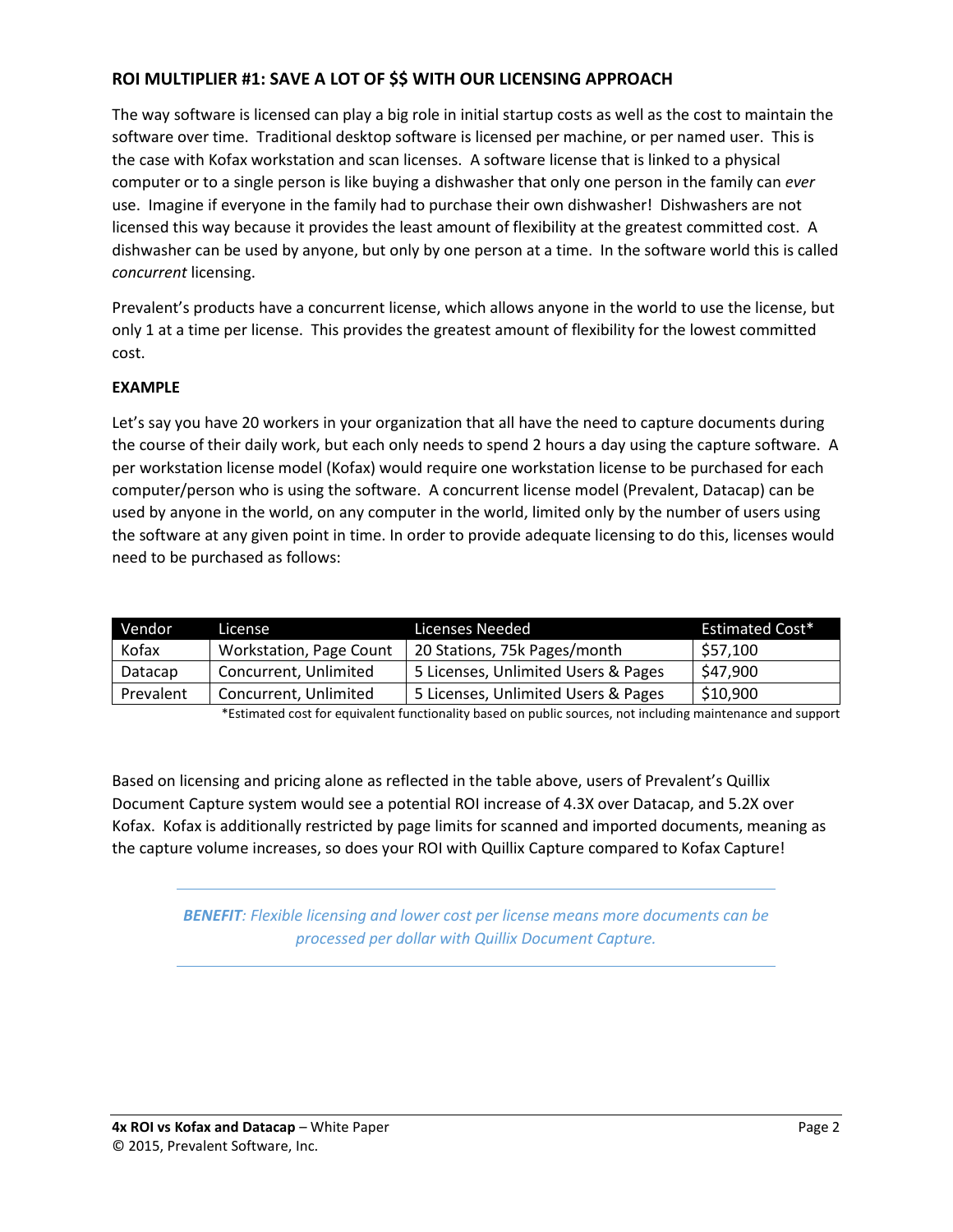## **ROI MULTIPLIER #2: CUT YOUR DEPLOYMENT EFFORT BY 30% - 90%**

Prevalent has achieved what most have said was impossible. We have built an Enterprise-Class Capture Application in a Web Browser that is 100% HTML5, 100% secure, and 0% plugins. That's right, with Quillix 5 you can perform every function in a true browser app with no browser plugins! All major browsers are supported including Chrome, Firefox and even the new Edge Browser in Windows 10. Safari is supported on Mac OS with scanning available on the Mac in 2016.

What this means for your organization in terms of ROI is that Quillix Capture deploys effortlessly and seamlessly to *whoever* you want to use it. That translates to much fewer support hours expended by the IT department. With Quillix Capture, the focus shifts from managing deployment and workstation configurations to managing the process of acquiring, creating and distributing documents in your organization.

Kofax and Datacap both provide web clients for use with their capture systems. The primary difference is that they don't provide 100% of the functionality of the desktop versions. In most cases they require the use of both the desktop and web versions. Quillix Capture is 100% web based, but includes all the capabilities you would expect in an Enterprise Capture Application. Features like database lookup, adhoc OCR and redaction are all part of the Quillix Web Client.

*BENEFIT: Easy deployment with 100% browser solution greatly reduces support hours and time IT staff spends on workstation configuration and troubleshooting. Savings by actual customers have ranged from 30% to more than 90% over deployments of Kofax and Datacap workstation software.*